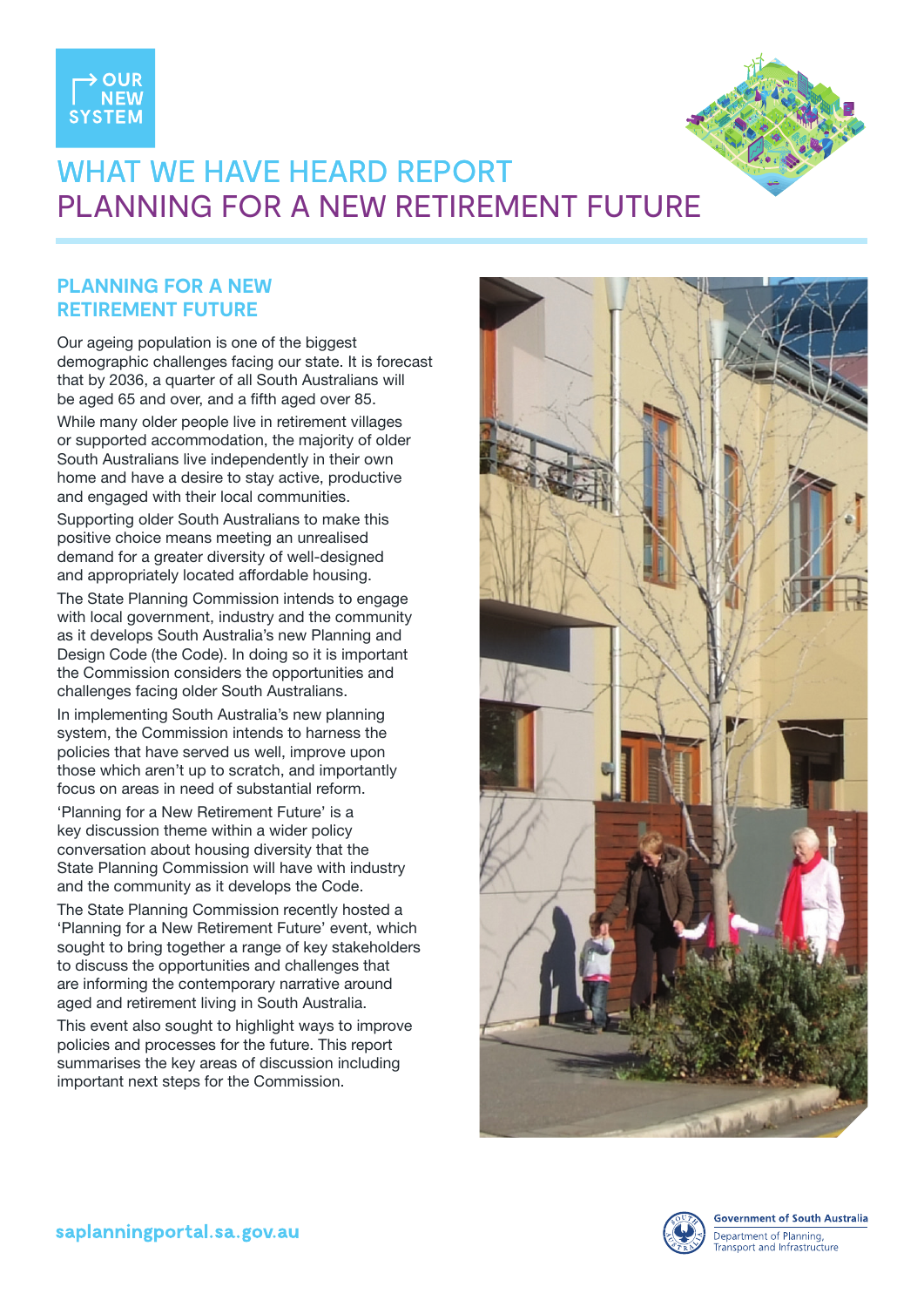



# WHAT WE HAVE HEARD REPORT PLANNING FOR A NEW RETIREMENT FUTURE

## **TOP FIVE OPPORTUNITIES**

#### 1. Land titling and tenure

With more people preferring to age in the communities they love, the current regulatory environment relating to titling and tenure could be reviewed. Particular attention should be paid to best practice examples of community and multioccupancy housing both interstate and overseas.

#### 2. Meeting the demand for alternative housing

The mix of available housing and alternative housing options could be improved in order to meet future demand. An opportunity exists to work directly with older South Australians, together with housing providers and developers, to better understand our housing needs.

#### 3. Delivering outcomes in the right places

A more coordinated and collaborative approach to housing policy is needed to cater for our increasingly diverse communities. This approach needs to offer flexibility in planning rules and incentives for more diverse and affordable housing. It also needs to promote our state's liveability.

#### 4. Innovation and retirement living

Opportunities exists to be smarter and more innovative when designing age-appropriate housing, particularly in terms of accessibility, making use of technological advancements, and enabling existing space to be repurposed when no longer required (i.e. car parking).

#### 5. Providing and age-friendly public realm

Many of our public spaces and the infrastructure that links them together must be more age-friendly, accessible and welcoming. This would promote increased use and interaction between people, and necessitates state and local government investment in our streets, parks and other public spaces.

## **TOP FIVE CHALLENGES**

#### 1. Perception and the role of engagement

Community engagement must be used as an active tool to improve the perception of the aged care and retirement living sector. This would encourage developers to consider a wider range of living options, and help the wider community embrace alternative dwelling types in our established neighbourhoods.

#### 2. Cost of living and housing affordability

As the cost of living continues to grow, so does the proportion of South Australians under financial pressure as they near retirement age. There is a significant lack of affordable housing alternatives, particularly in the face of the ever-growing middle class who are reaching retirement with mortgages in tow.

#### 3. Lack of housing options

Current policy limits opportunities for more diverse housing and the chance to move to more bespoke accommodation within the one neighbourhood. This is a challenge for both policymakers and developers as they endeavour to meet contemporary demand for different types of housing.

#### 4. Design for retirement living

Higher density living is often proposed in well-serviced, established neighbourhoods. These proposals can bring a range of planning and design challenges, particularly in terms of height and form, which often necessitates management of interface issues such as visual impact, overlooking and overshadowing, particularly in low-rise neighbourhoods.

#### 5. Social isolation

Lack of connection to our neighbourhoods and community networks, particularly in apartment-style living, is having a significant impact on the mental health and wellbeing of older South Australians. Healthy, liveable and accessible neighbourhoods are important for wellbeing generally, but particularly so for people who have moved into retirement.